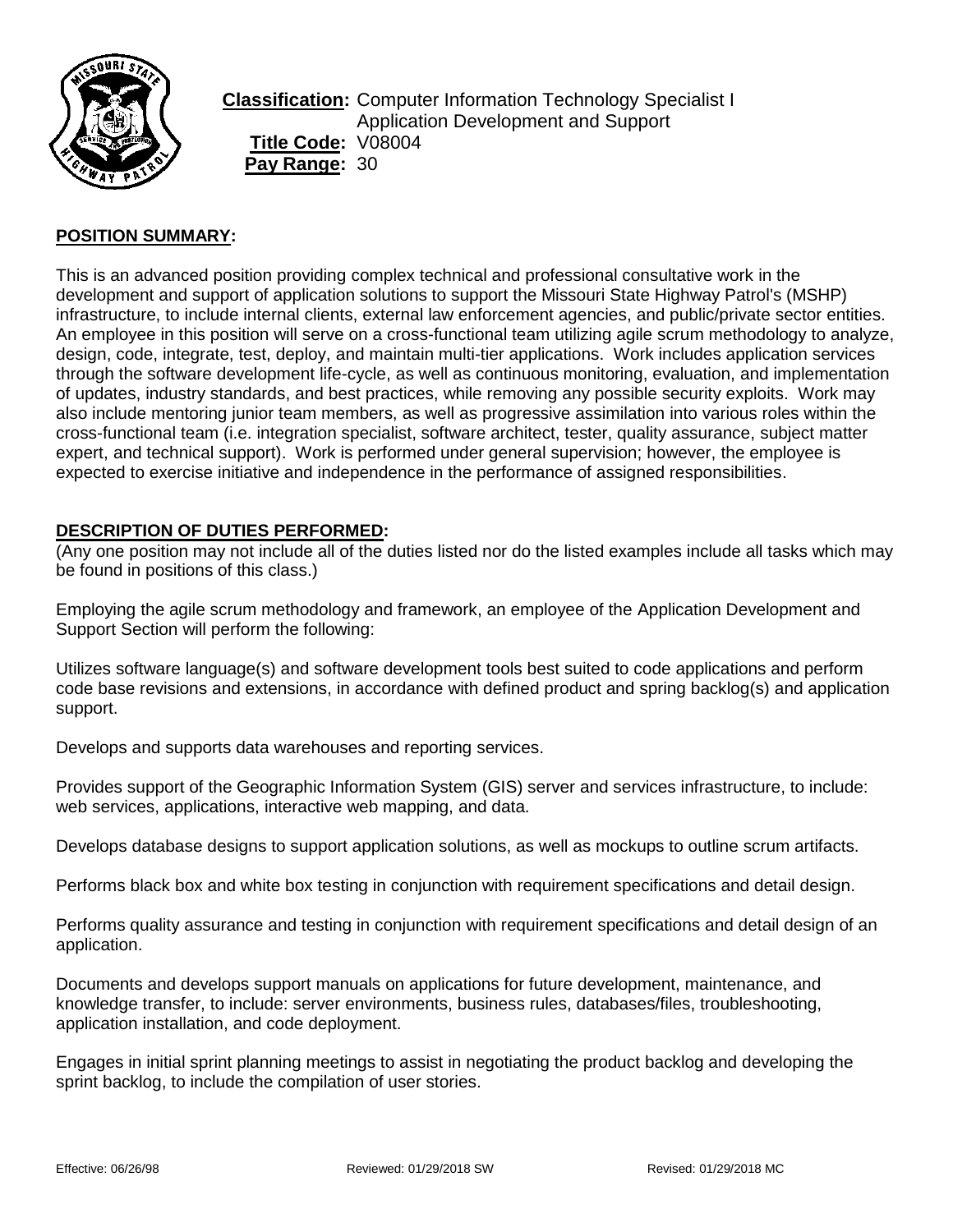# **Classification:** Computer Information Technology Specialist I Application Development and Support **Title Code:** V08004 **Pay Range:** 30 **Page 2 Page 2 Page 2 Page 2 Page 2**

Participates in daily scrum meetings to assess the sprint backlog and organizational impediments, as well as participates in backlog refinement meetings to assess and/or modify the scope and/or plan for an application solution.

Evaluates cross functioning applications, application retirements, and end-of-support/legacy systems, and makes recommendations as to their future support and integration with current applications.

Researches, evaluates, and pursues new technologies, software development practices, and concept designs for application services, as well as makes recommendations as to their integration within the unit.

Provides application and database support, to include: investigating technical issues, software failures. performance issues, system bug reports, implementing needed code changes and needed statutory updates, adding new fields, updates, modifications, normalization, and de-normalization.

Creates ad-hoc reports, as well as modify and/or correct any existing ad-hoc report errors.

Engages in sprint review meetings and sprint retrospectives and gives recommendations for future sprints and development of the team.

May act as lead team member in conjunction with project management and mentoring junior staff in complex technical functions, software engineering principles, and best practices.

Performs other related work as assigned.

### **REQUIRED KNOWLEDGE, SKILLS, AND ABILITIES:**

Thorough knowledge of the principles of computer programming and systems analysis, design, testing and documentation as it relates to the agile scrum methodology, concepts, and practices.

Thorough knowledge of the general operating principles and capabilities of computer hardware and software.

Considerable knowledge of software development languages and software development tools.

Considerable knowledge of information technology platforms.

Considerable knowledge of database management systems.

Considerable knowledge of the principles of project management as it relates to the agile scrum methodology, concepts, and practices.

Considerable knowledge of continuing trends and developments in software development languages and tools.

Working knowledge of the agency's functions and inter-relationships.

Working knowledge of the information strategic planning process.

Working knowledge of the systems management process.